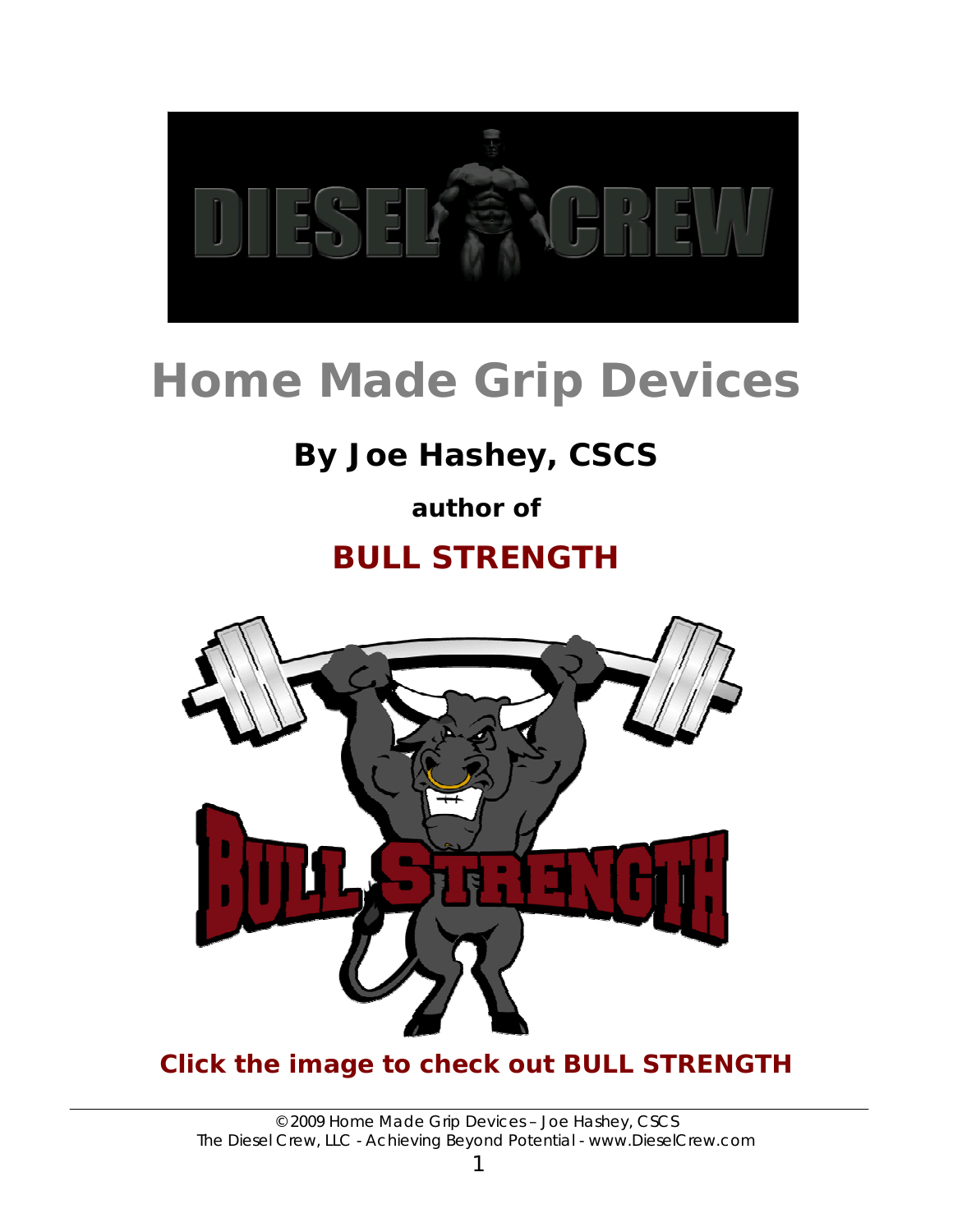Grip training is often the forgotten element in many training programs and can be done inexpensively. Over the last few months I have made numerous grip training devices out of things laying around the garage so that I can incorporate more grip strength into my program.

I wanted to write this article in order for people to understand that they don't need to spend hundreds of dollars on gripping equipment. Many of these items can be made. Some of these ideas I have read about on the internet, while some are special creations!

#### **Four-Inch Pickup**

After making a slosh pipe, I had about a foot of 4-inch PVC left over. I wrapped it in some athletic tape and put an eye bolt through it. I just use a carabiner and chain to hook weights to it and use it for pick-ups. We either go for reps, weight, or time held.

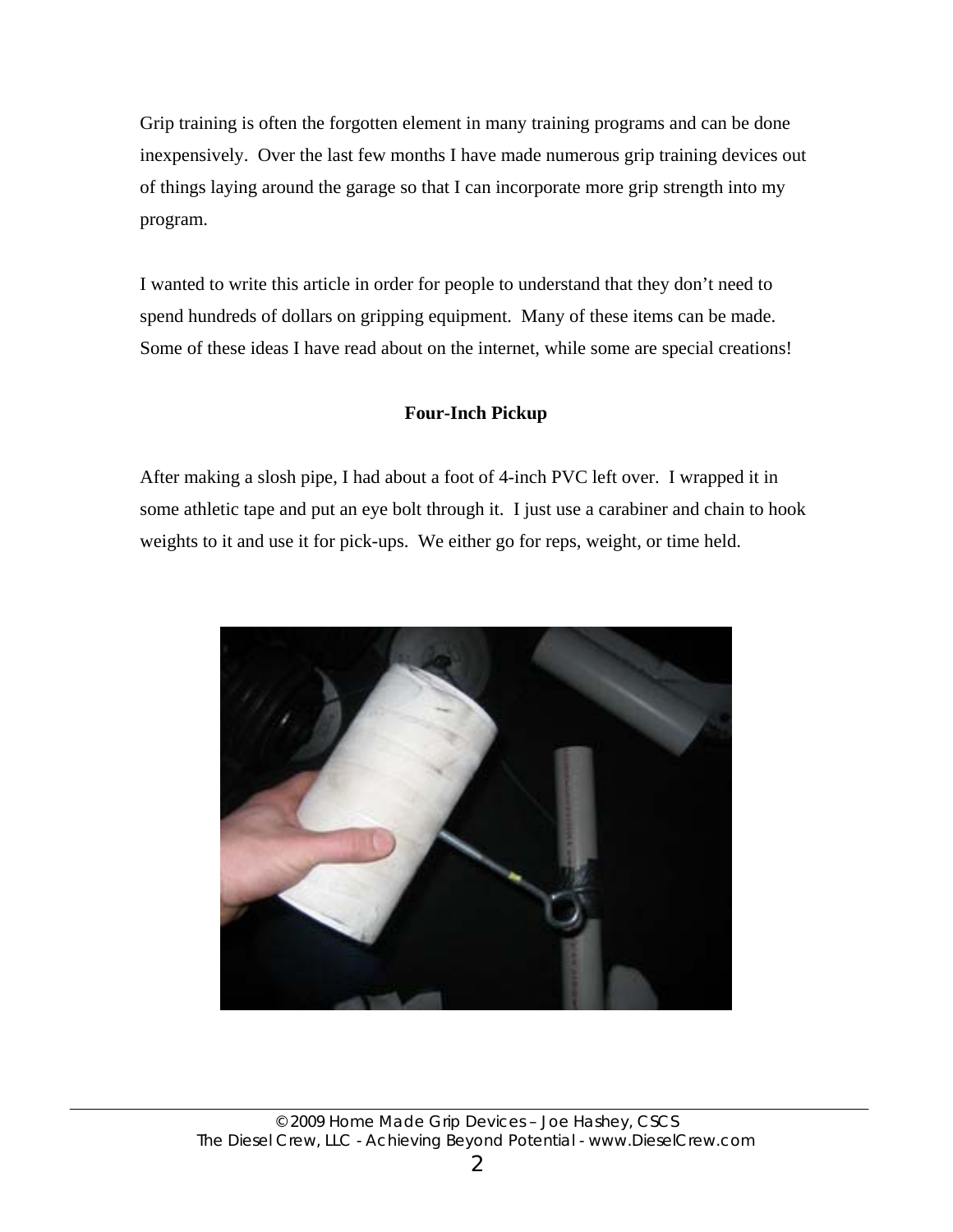#### **Softball Pull-Ups**

I first saw the softball grip in one of Jedd Johnson's articles. He created a great dipping device by using a lag style eye bolt. Instead of using a lag bolt, I drilled through the ball and put a lock nut and washer at the far side. This will give it more strength while hanging from the softball grips.

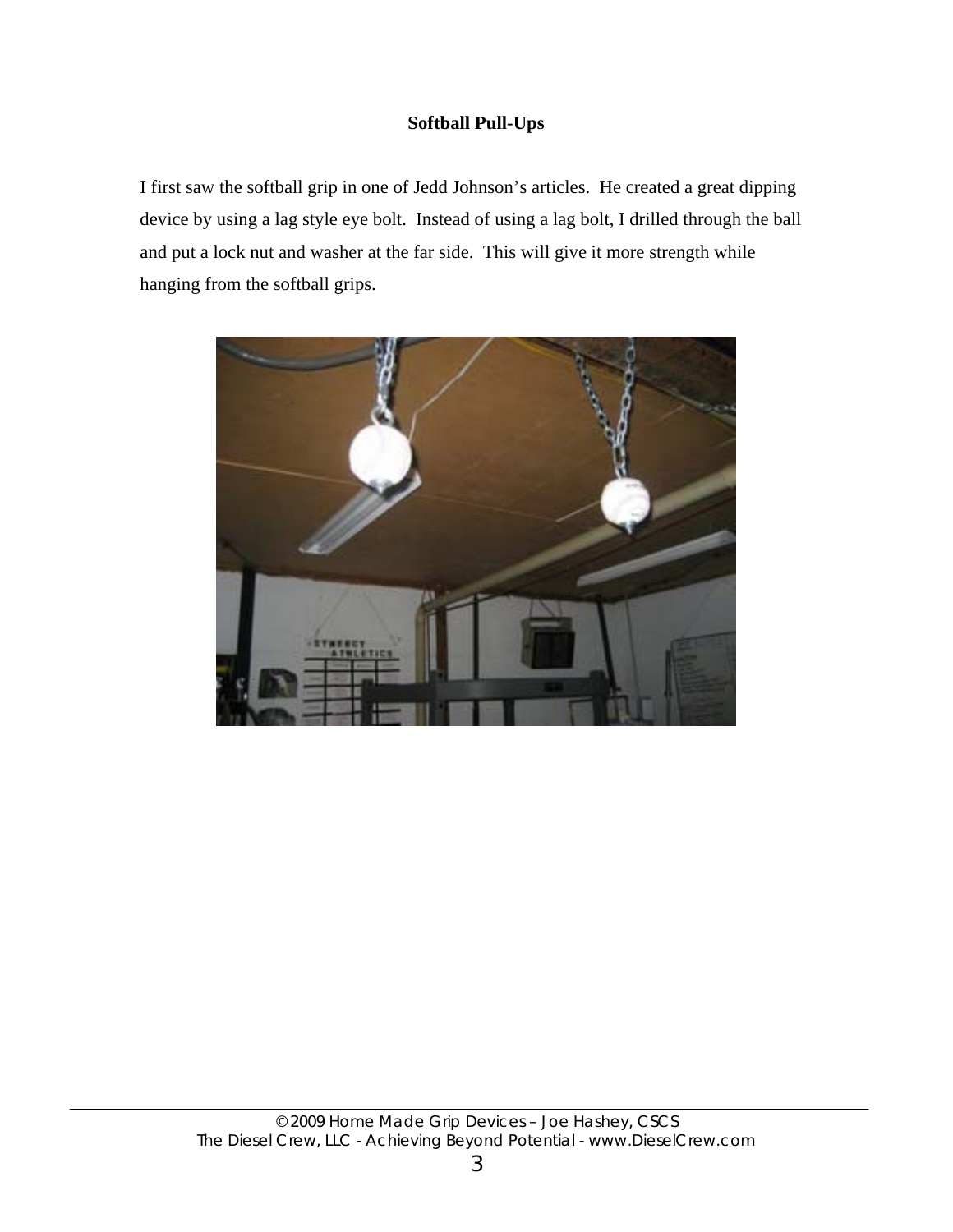#### **Pipe Pull-Ups**

Take a chain and loop it around a beam as shown, or hook them over the pull-up bar on a power rack. Stick the pipe vertically through the chain and put a large clip at the end. The purpose of the clip is just to keep the pipe from sliding off.

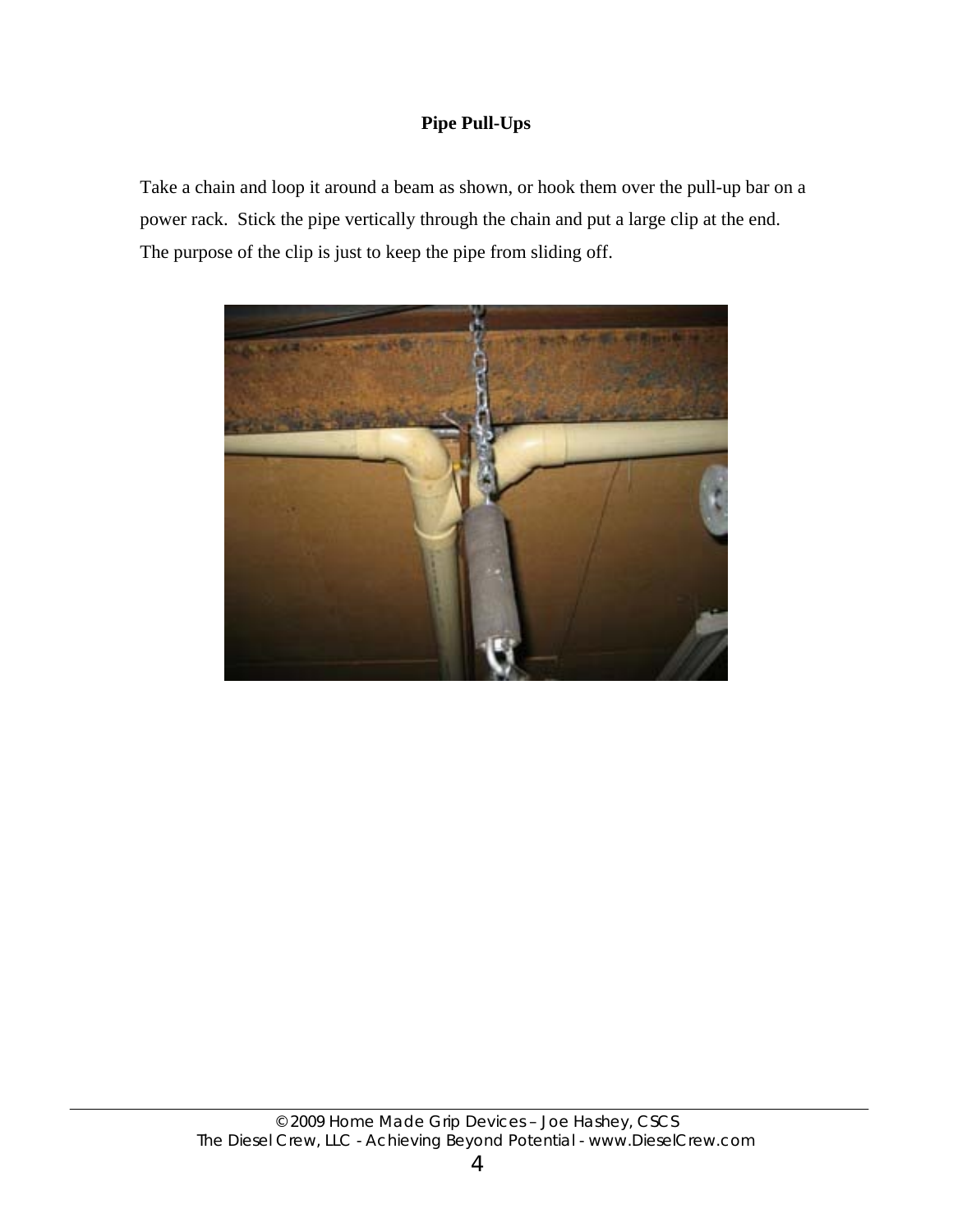#### **Hub Trainer #1**

Hub lifts are very difficult but impressive. My brother and I do not have any deep hubs to help us out either. Last week we had a hub trainer making contest. I will show you both ideas. I made mine first using two hockey pucks and one bolt. I drilled a hole in the middle of both hockey pucks and put one on each side of the hole. I bolted them together tightly and that's all it took! Now I had a hub add on.

My brother's idea was similar. He used a hockey puck, two bolts, and washers. He drilled two holes in the hockey puck and put washers on the back side to hold them in place. It worked fine, but the first description was cheaper and easier.

*Joe's Version* 

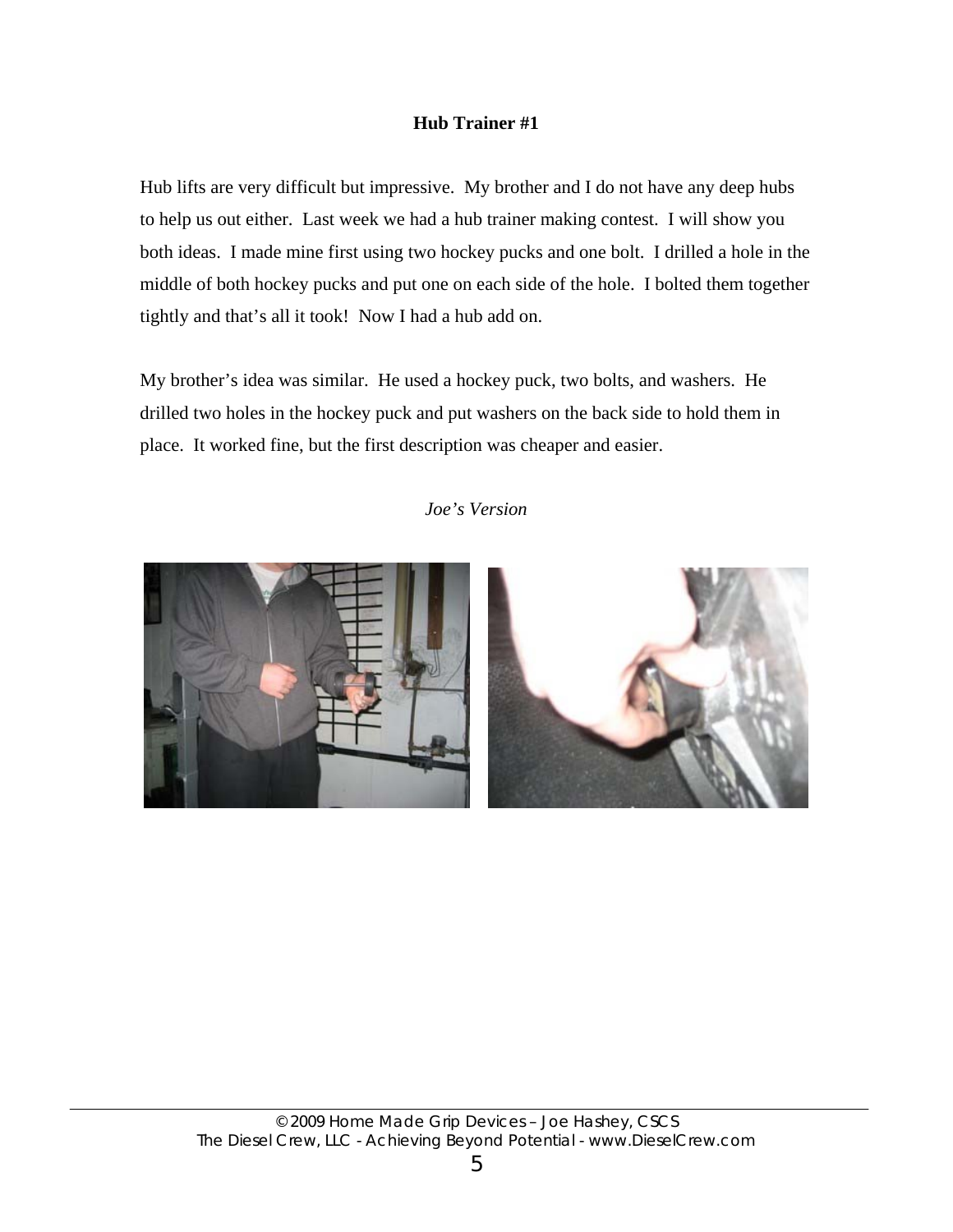

*Pat's Version* 



© 2009 Home Made Grip Devices – Joe Hashey, CSCS *The Diesel Crew, LLC - Achieving Beyond Potential* - *www.DieselCrew.com*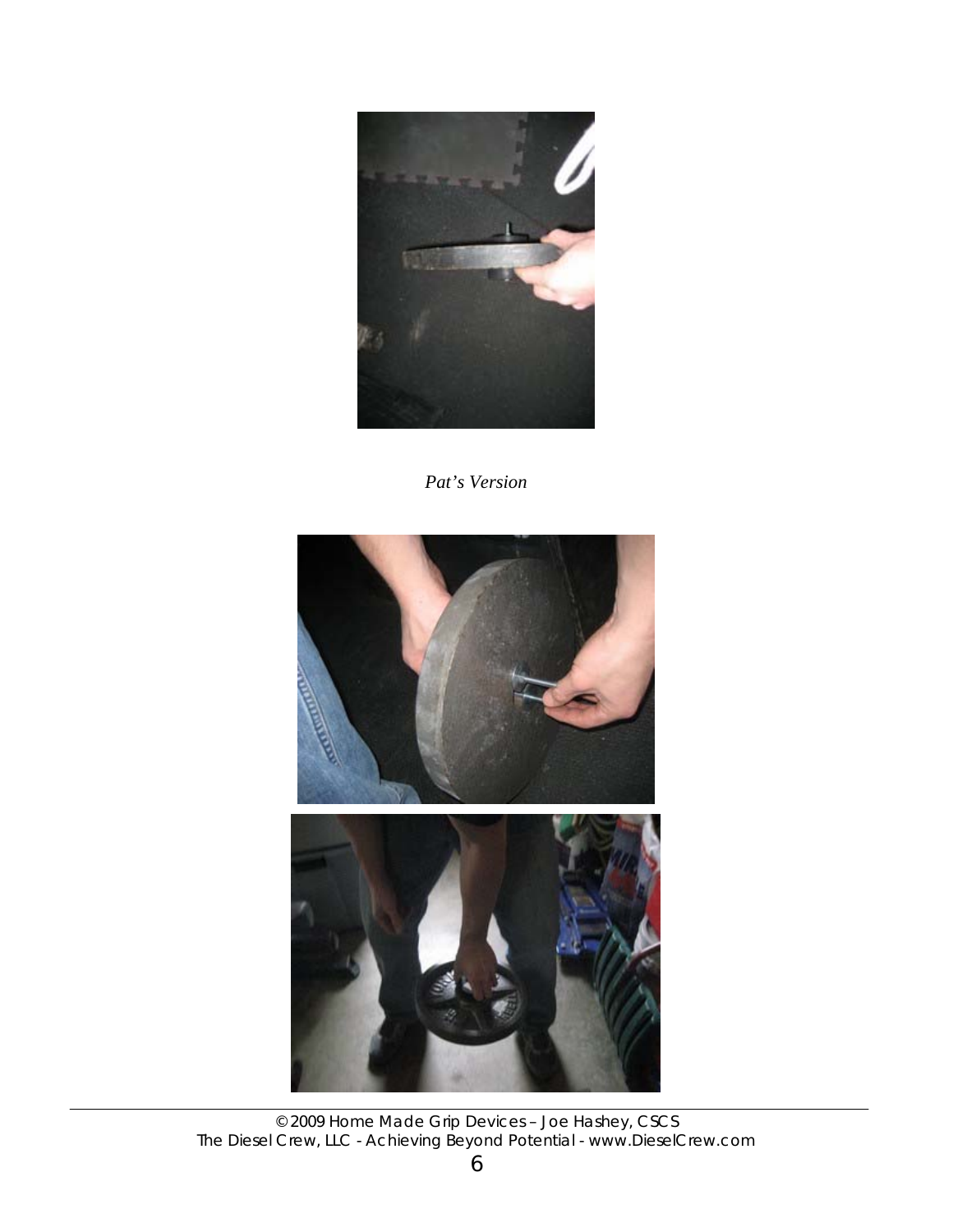#### **Hub Trainer #2**

This device has been made before, but works great. I saw Brad Martin using one, and he has forearms the size of my calves. Again, you will need a hockey puck. Drill a pilot hole in the middle and then screw in an eye bolt. Use a chain to hook around it and lift.

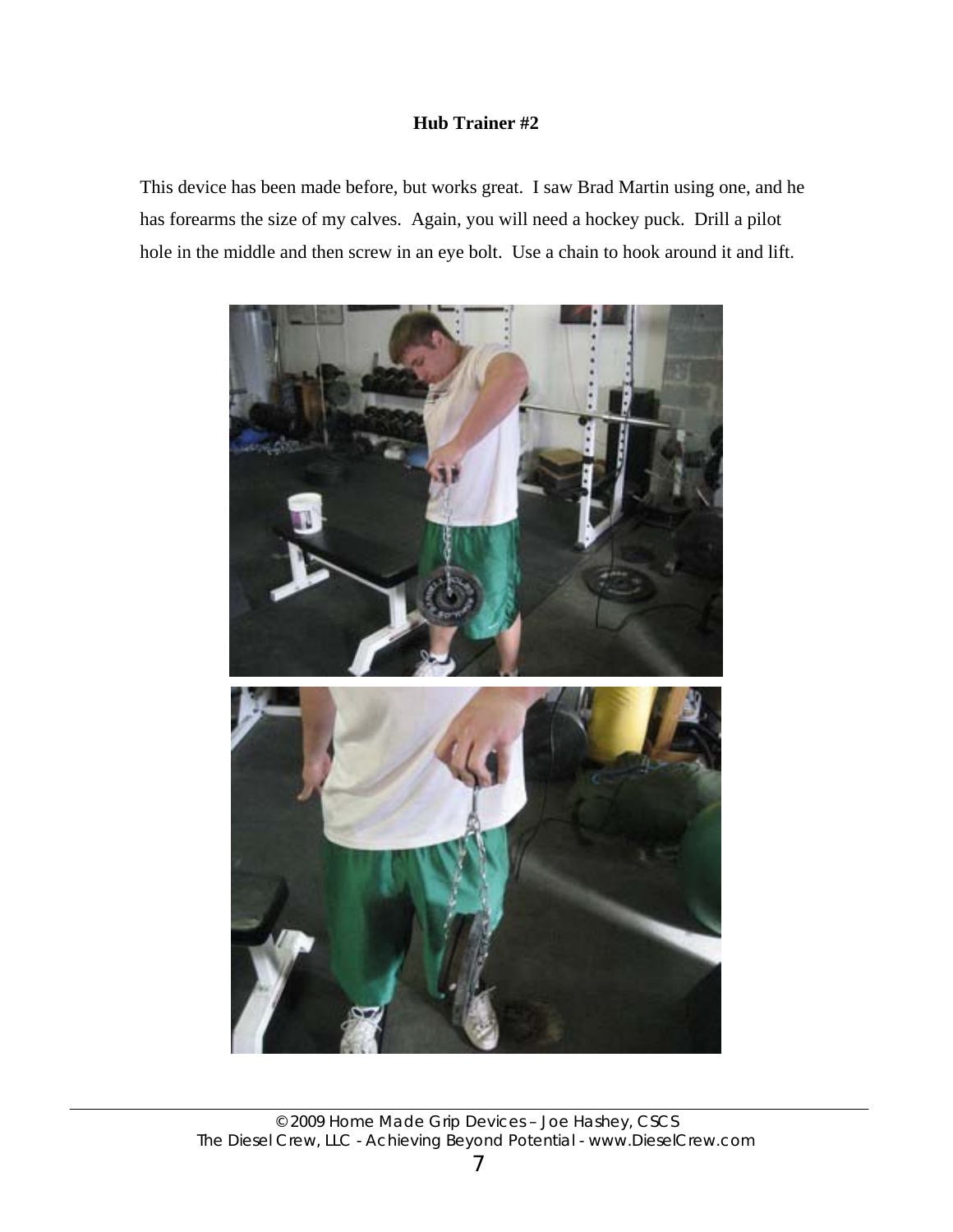#### **Stone Pinching**

This one is pretty self-explanatory. Go find a stone that fits well with your hand, then pinch it and lift it. You can also use it for hand-walking or for swinging.

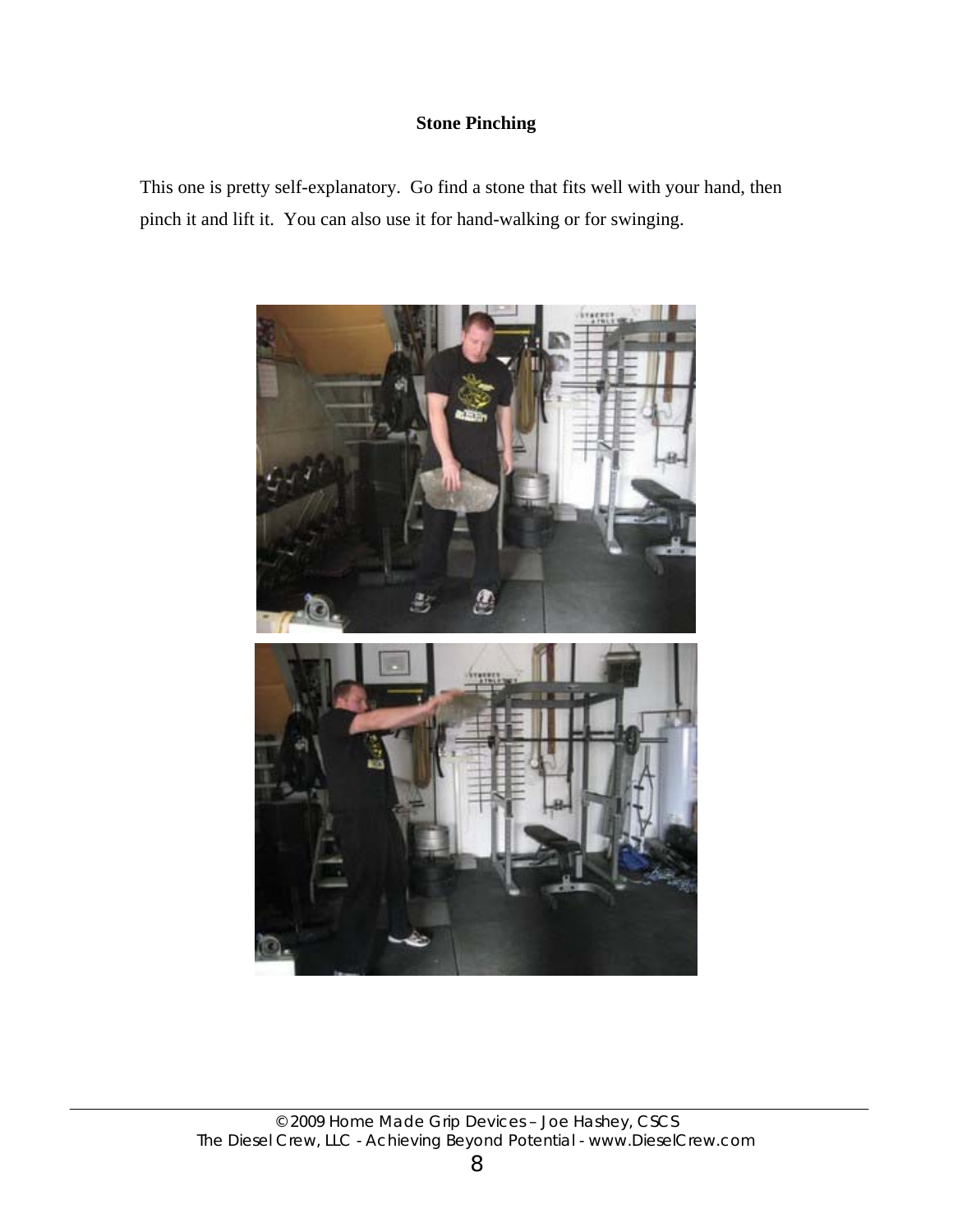#### **Thick Wrist Rollers**

PVC is a very useful and cheap product. I made a 1 ½-inch, 2-inch, and 3-inch wrist roller. In order to have them work as rack mounted rollers, tape or hose clamp the rope to the outside of the pipe. If you put it through the middle, it will get caught on the rack pins. Tie a carabiner at the other end, hook it around weights, and roll!



#### **Rolling Pull-Up Bar**

Use about 3 feet of pipe. Galvanized is cheaper than black iron. Use chains to hang the pipe from the ceiling. Make sure you put something on the ends to keep it from sliding off of the chains. It is much more difficult to perform pull-ups on the rolling bar. To increase difficulty even further, slide a piece of PVC over the bar. This will increase the thickness and difficulty.

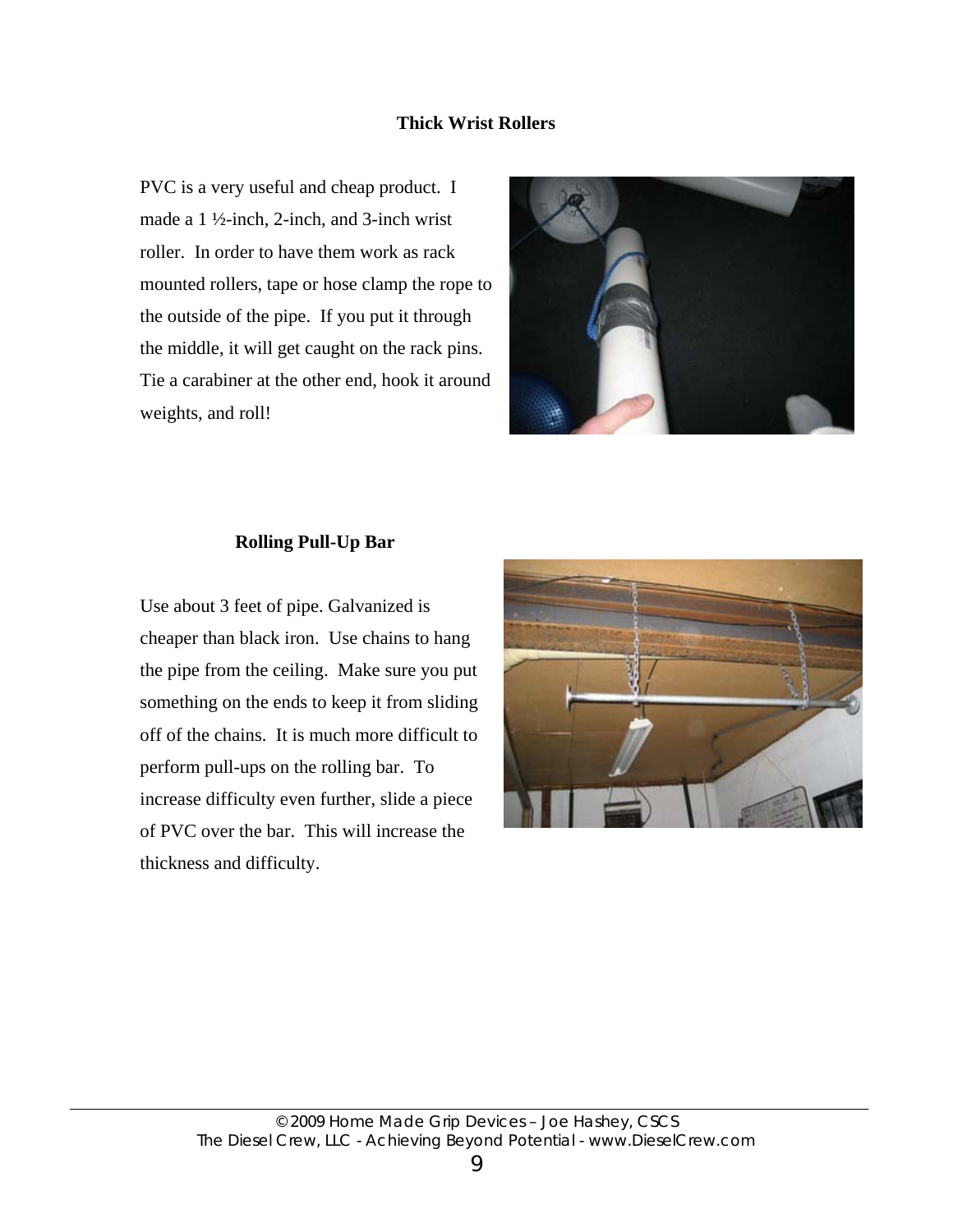#### **Homemade Thick Grip DB**

I'll put these in list format, since there are some important safety measures! Instructions to make a thick grip dumbbell: *Bar Pin or End*

- 1. Unscrew the pin off of the end of the bar (usually can be done by hand or with an allen wrench unless it's a spinning power bar).
- 2. Load a weight all the way to the end and clip it there.
- 3. Approximately  $4\frac{1}{2}$  inches in from the other end, put a reliable clip on the bar.
- 4. Load another weight on it plus 2 ½ lbs and clip it. If you do not have 2 ½ lb weights at your gym, move the weight in slightly and use a 5. The 2 ½ and the 5 lb weight are used to counterbalance the nub on one end of the pin.
- **5. VARIATION FOR OVERHEAD LIFTING.** The clips are fine for lifting, curling, rowing, etc., but if you are going above your head you





will want something more reliable. Instead of using clips inside the weight, use hose clamps. Screw them on tight and the weights won't move.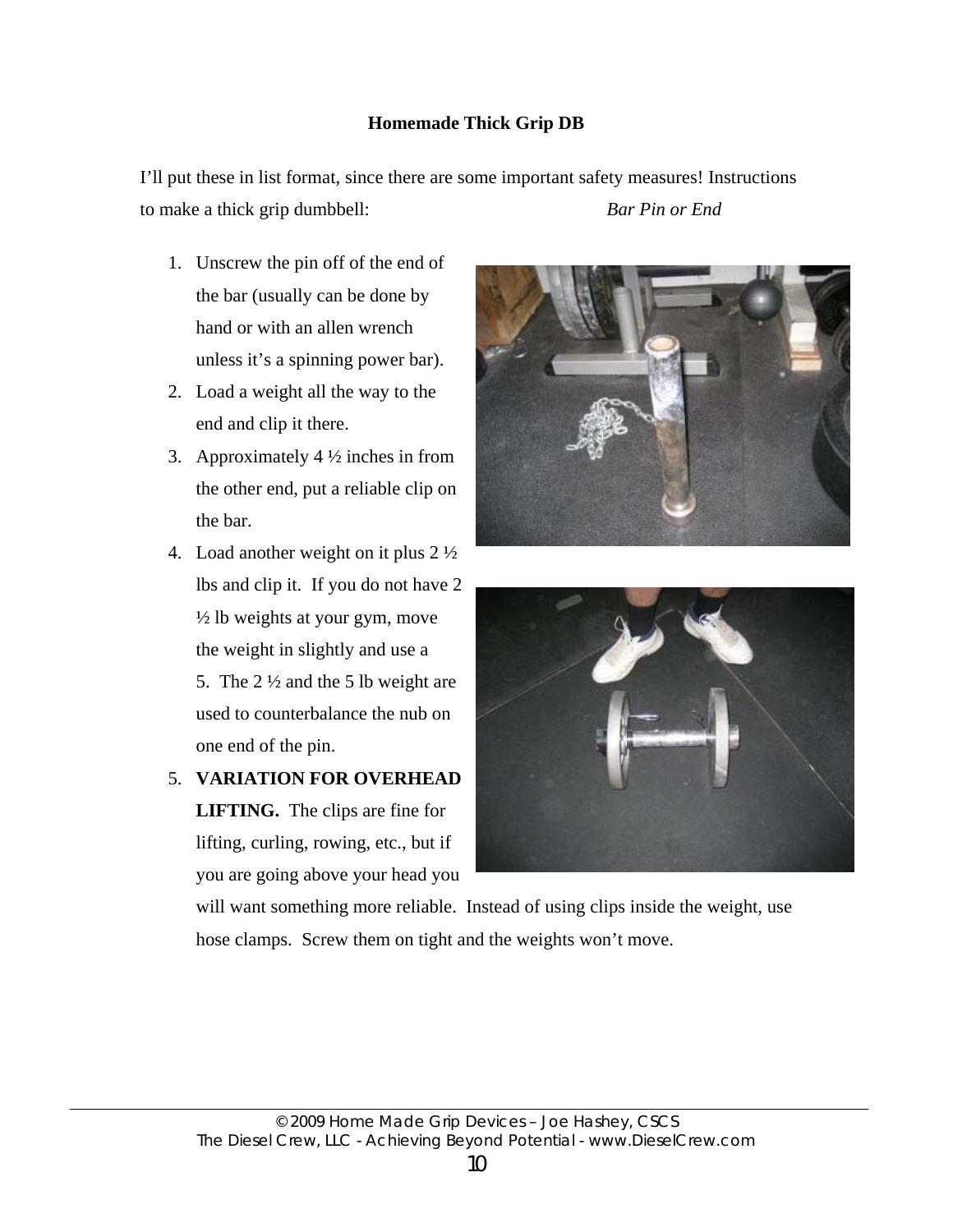*110 Lb Dumbbell Clean and Press*



*110 lb Thick Dumbbell Snatch (when we realized we needed hose clamps!)*